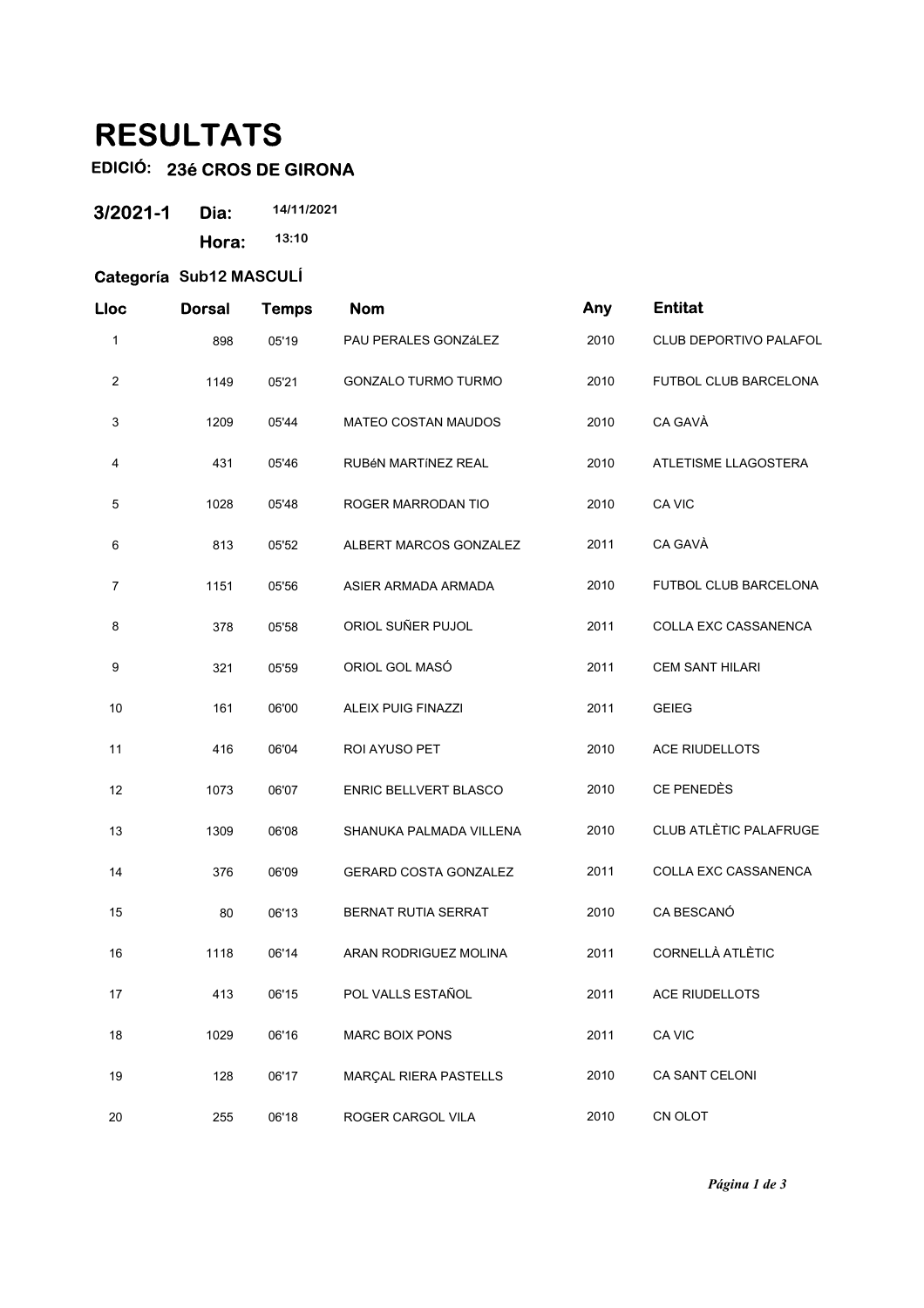| 21 | 1150 | 06'19 | GUILLEM MIQUEL DE LA TORRE    | 2010 | <b>FUTBOL CLUB BARCELONA</b> |
|----|------|-------|-------------------------------|------|------------------------------|
| 22 | 254  | 06'20 | <b>JOAN VILA SERRAT</b>       | 2011 | CN OLOT                      |
| 23 | 377  | 06'21 | EDUARD BRUCET ABELLI          | 2010 | COLLA EXC CASSANENCA         |
| 24 | 706  | 06'22 | <b>PAU FUSTé BUSQUETS</b>     | 2011 | <b>INDEPENDENTS</b>          |
| 25 | 16   | 06'23 | <b>VICTOR MARTINEZ ESPADA</b> | 2011 | <b>TR - ESPORTS PARRA</b>    |
| 26 | 824  | 06'24 | LLUC FERRER HOMS              | 2010 | CA SANTA CRISTINA            |
| 27 | 1044 | 06'25 | ROGER MITJANS MUñOZ           | 2010 | CA CANOVELLES                |
| 28 | 472  | 06'26 | <b>IU GERONÈS FORT</b>        | 2010 | ACE RIUDELLOTS               |
| 29 | 1176 | 06'29 | ERIC PESQUER PALMA            | 2011 | UNIÓ ATLÈTICA BARBERÀ        |
| 30 | 256  | 06'32 | <b>GUIU PLANAS OLIVE</b>      | 2011 | CN OLOT                      |
| 31 | 126  | 06'33 | ELOUAN LELIEVRE PINO          | 2010 | CA SANT CELONI               |
| 32 | 966  | 06'34 | LEANDRE PASCUAL PARELLADA     | 2010 | CA CASTELLAR                 |
| 33 | 282  | 06'35 | ERIC RIGALL BRABULOSA         | 2011 | CA OLOT-TERRA DE VOLCA       |
| 34 | 162  | 06'36 | <b>GUILLEM FERRAN PUJOL</b>   | 2011 | <b>GEIEG</b>                 |
| 35 | 57   | 06'37 | ROGER MARJANEDAS MARIN        | 2010 | EEM CALDES DE MALAVELL       |
| 36 | 1152 | 06'38 | ARNAU MORAN MAYGUA            | 2011 | FUTBOL CLUB BARCELONA        |
| 37 | 1114 | 06'39 | <b>RAUL GARCIA GIL</b>        | 2010 | CORNELLÀ ATLÈTIC             |
| 38 | 380  | 06'40 | ELOI CROUS CARA               | 2011 | COLLA EXC CASSANENCA         |
| 39 | 965  | 06'42 | ALEX GOMEZ HOYO               | 2011 | CA CASTELLAR                 |
| 40 | 1308 | 06'44 | IVAN HERNANDEZ MORENO         | 2010 | CLUB ATLÈTIC PALAFRUGE       |
| 41 | 401  | 99'01 | JAN SARGATAL SERVITJA         | 2011 | <b>ESCOLA VERD</b>           |
| 42 | 941  | 99'02 | ZAYD CHOUIBEN SMAR            | 2011 | CLUB NATACIÓ BANYOLES        |
| 43 | 967  | 99'03 | CARLES MORENO CODINA          | 2011 | CA CASTELLAR                 |
| 44 | 1361 | 99'04 | <b>MARTI REDA BRUSSOSA</b>    | 2010 | <b>INDEPENDENTS</b>          |
| 45 | 414  | 99'05 | <b>GUILLEM AINSA SUREDA</b>   | 2010 | <b>ACE RIUDELLOTS</b>        |